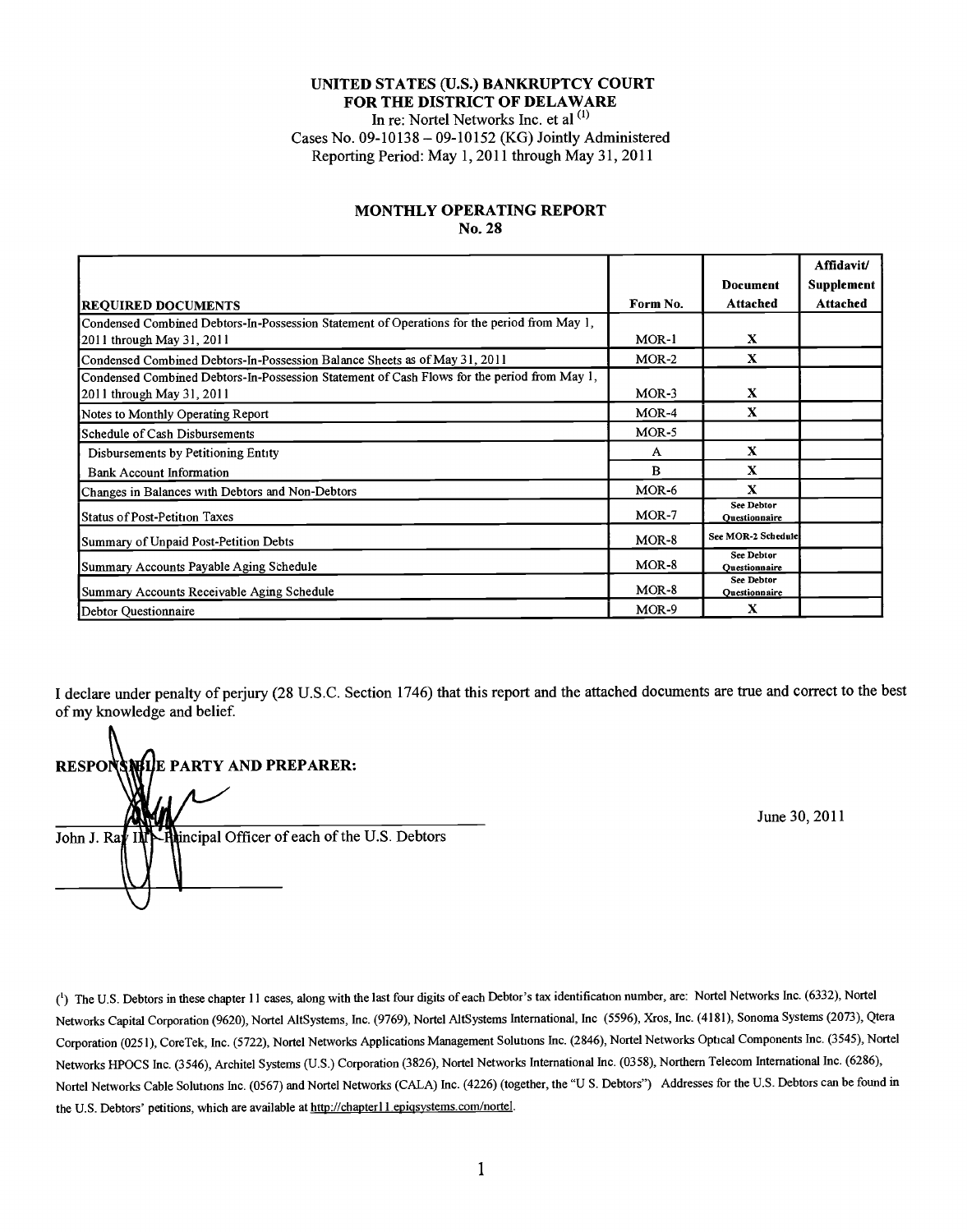# **U.S. BANKRUPTCY COURT FOR THE DISTRICT OF DELAWARE In re: Nortel Networks Inc. et al Cases No. 09-10138 - 09-10152 (KG) Jointly Administered Condensed Combined Debtors-In-Possession Statement of Operations Reporting Period: May 1, 2011 through May 31, 2011 (Unaudited)**

**(In millions of U.S. dollars)**

|                                                                                      |    | <b>NNI</b> |    | <b>All Other</b> |  |
|--------------------------------------------------------------------------------------|----|------------|----|------------------|--|
| <b>Total revenues</b>                                                                | S  |            | \$ |                  |  |
| Total cost of revenues                                                               |    | 4          |    |                  |  |
| Gross profit (loss)                                                                  |    | (4)        |    |                  |  |
| Selling, general and administrative expense                                          |    | 12         |    |                  |  |
| Research and development expense                                                     |    |            |    |                  |  |
| Loss (gain) on sales of businesses and assets                                        |    |            |    |                  |  |
| Other operating expense (income) - net                                               |    | (9)        |    |                  |  |
| Operating earnings (loss)                                                            |    | (8)        |    |                  |  |
| Other income (expense) - net                                                         |    | 6          |    |                  |  |
| Interest expense                                                                     |    |            |    |                  |  |
| Earnings (loss) from continuing operations before reorganization items, income taxes |    |            |    |                  |  |
| and equity in net earnings (loss) of associated companies                            |    | (2)        |    |                  |  |
| Reorganization items - net                                                           |    | (6)        |    |                  |  |
| Earnings (loss) from continuing operations before income taxes and equity in net     |    |            |    |                  |  |
| earnings (loss) of associated companies                                              |    | (8)        |    |                  |  |
| Income tax benefit (expense)                                                         |    |            |    |                  |  |
| Earnings (loss) from continuing operations before equity in net earnings (loss)      |    |            |    |                  |  |
| of associated companies                                                              |    | (8)        |    |                  |  |
| Equity in net earnings (loss) of associated companies - net of tax                   |    | 2          |    |                  |  |
| Equity in net earnings (loss) of non-Debtor subsidiaries - net of tax                |    |            |    |                  |  |
| Net earnings (loss) from continuing operations                                       | S  | (6)        | S  |                  |  |
| Net earnings (loss) from discontinued operations - net of tax                        |    |            |    |                  |  |
| Net earnings (loss)                                                                  | £. | (6)        | \$ |                  |  |
| Income attributable to noncontrolling interests                                      |    |            |    |                  |  |
| Net earnings (loss) attributable to U.S. Debtors                                     |    | (6)        |    |                  |  |

**The** Condensed Combined Debtors-In-Possession Statement of Operations of each Reporting Group contained herein was derived from the books and records of the **U.S.** Debtors (as defined herein). The amounts reflected in these condensed combined financial statements are unaudited. The accompanying notes and schedules are an integral part of the condensed combined financial statements.

 $\ddot{\phantom{0}}$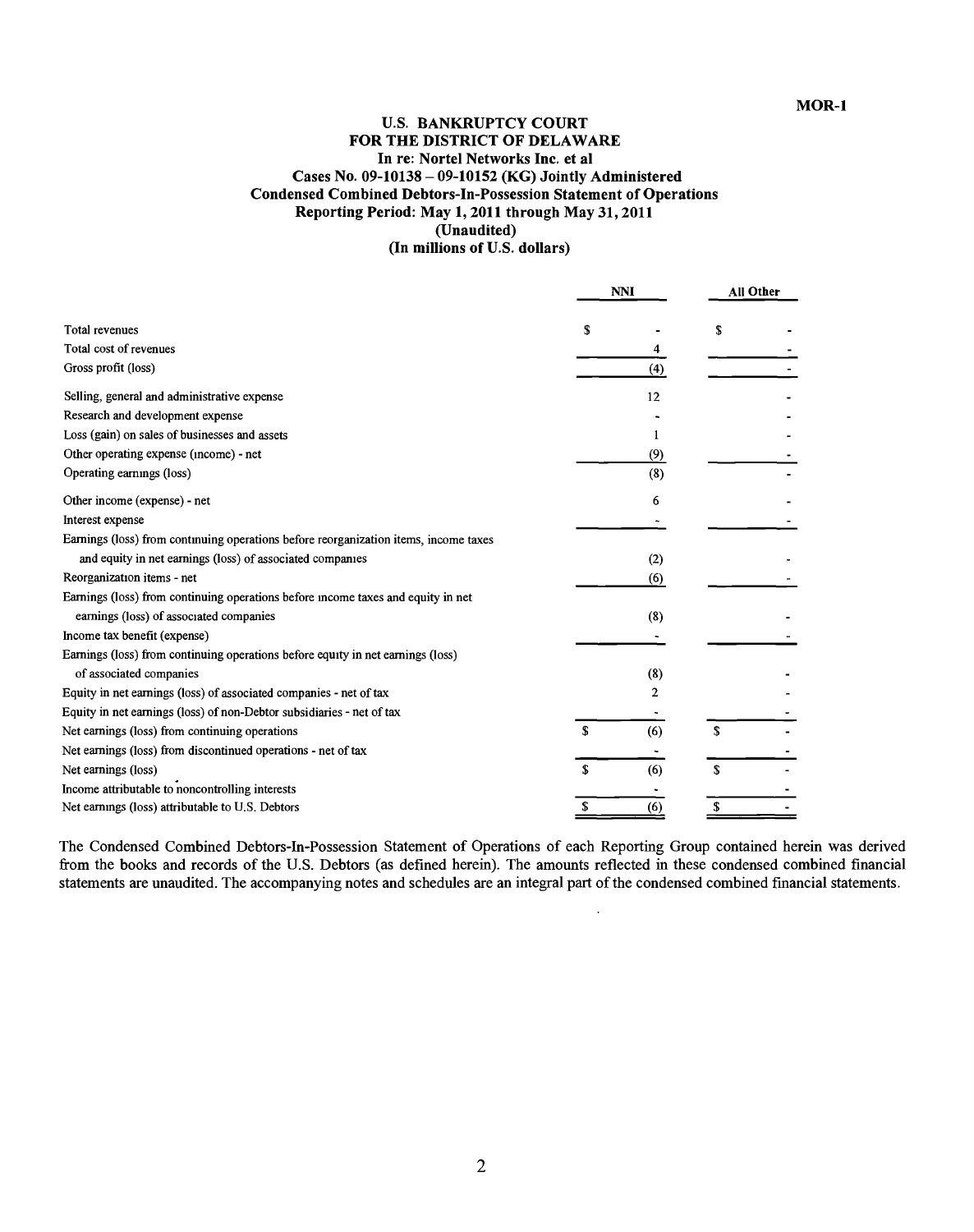## **U.S. BANKRUPTCY COURT FOR THE DISTRICT OF DELAWARE In re: Nortel Networks Inc. et al Cases No. 09-10138 - 09-10152** (KG) Jointly Administered Condensed Combined Debtors-In-Possession Balance Sheet As of May **31,** 2011 (Unaudited) (In millions of **U.S.** dollars)

|                                                              | <b>NNI</b>              | All Other        |  |
|--------------------------------------------------------------|-------------------------|------------------|--|
| <b>Current assets</b>                                        |                         |                  |  |
| Cash and cash equivalents                                    | \$<br>999               | \$<br>50         |  |
| Restricted cash and cash equivalents                         | 12                      |                  |  |
| Accounts receivable - net                                    | 6                       |                  |  |
| Intercompany accounts receivable                             | 168                     | 39               |  |
| Inventories - net                                            | 1                       |                  |  |
| Other current assets                                         | 63                      |                  |  |
| Assets held for sale                                         | 43                      |                  |  |
| Assets of discontinued operations                            | 3                       |                  |  |
| <b>Total current assets</b>                                  | 1,295                   | 89               |  |
| Investments in non-Debtor subsidiaries                       | $\boldsymbol{2}$        | $\mathbf{1}$     |  |
| Plant and equipment - net                                    | 37                      |                  |  |
| Other assets                                                 | 114                     |                  |  |
| <b>Total assets</b>                                          | \$<br>1,448             | \$<br>90         |  |
|                                                              |                         |                  |  |
| Current liabilities not subject to compromise                |                         |                  |  |
| Trade and other accounts payable                             | \$<br>15                | \$               |  |
| Intercompany accounts payable                                | 12                      | 6                |  |
| Payroll and benefit-related liabilities                      | 30                      |                  |  |
| Contractual liabilities                                      |                         |                  |  |
| Restructuring liabilities                                    | 3                       |                  |  |
| Other accrued liabilities                                    | 41                      |                  |  |
| Income taxes                                                 | 4                       |                  |  |
| Liabilities held for sale                                    |                         |                  |  |
| Liabilities of discontinued operations                       | 12<br>117               |                  |  |
| Total current liabilities not subject to compromise          |                         | 6                |  |
| Restructuring                                                |                         |                  |  |
| Deferred income and other credits                            | 1                       |                  |  |
| Post-employment benefits                                     | $\overline{\mathbf{4}}$ |                  |  |
| Total liabilities not subject to compromise                  | 122                     | 6                |  |
| Liabilities subject to compromise (note 4)                   | 5.555                   | 165              |  |
| Liabilities subject to compromise of discontinued operations | 94                      |                  |  |
| <b>Total liabilities</b>                                     | 5,771                   | 171              |  |
| Common shares                                                |                         | 751              |  |
| Preferred shares                                             |                         | 63               |  |
| Additional paid-in capital                                   | 17,746                  | 12,582           |  |
| Accumulated deficit                                          | (22,090)                | (13, 476)        |  |
| Accumulated other comprehensive income (loss)                | 21                      | $\left(1\right)$ |  |
| Total U.S. Debtors shareholders' deficit                     | (4, 323)                | (81)             |  |
| Noncontrolling interests                                     |                         |                  |  |
| Total shareholders' deficit                                  | (4, 323)                | (81)             |  |
| Total liabilities and shareholders' deficit                  | 1,448<br>\$             | \$<br>90         |  |

The Condensed Combined Debtors-In-Possession Balanced Sheet of each Reporting Group contained herein was derived from the books and records of the **U.S.** Debtors. The amounts reflected in these condensed combined financial statements are unaudited. The accompanying notes and schedules are an integral part of the condensed combined financial statements.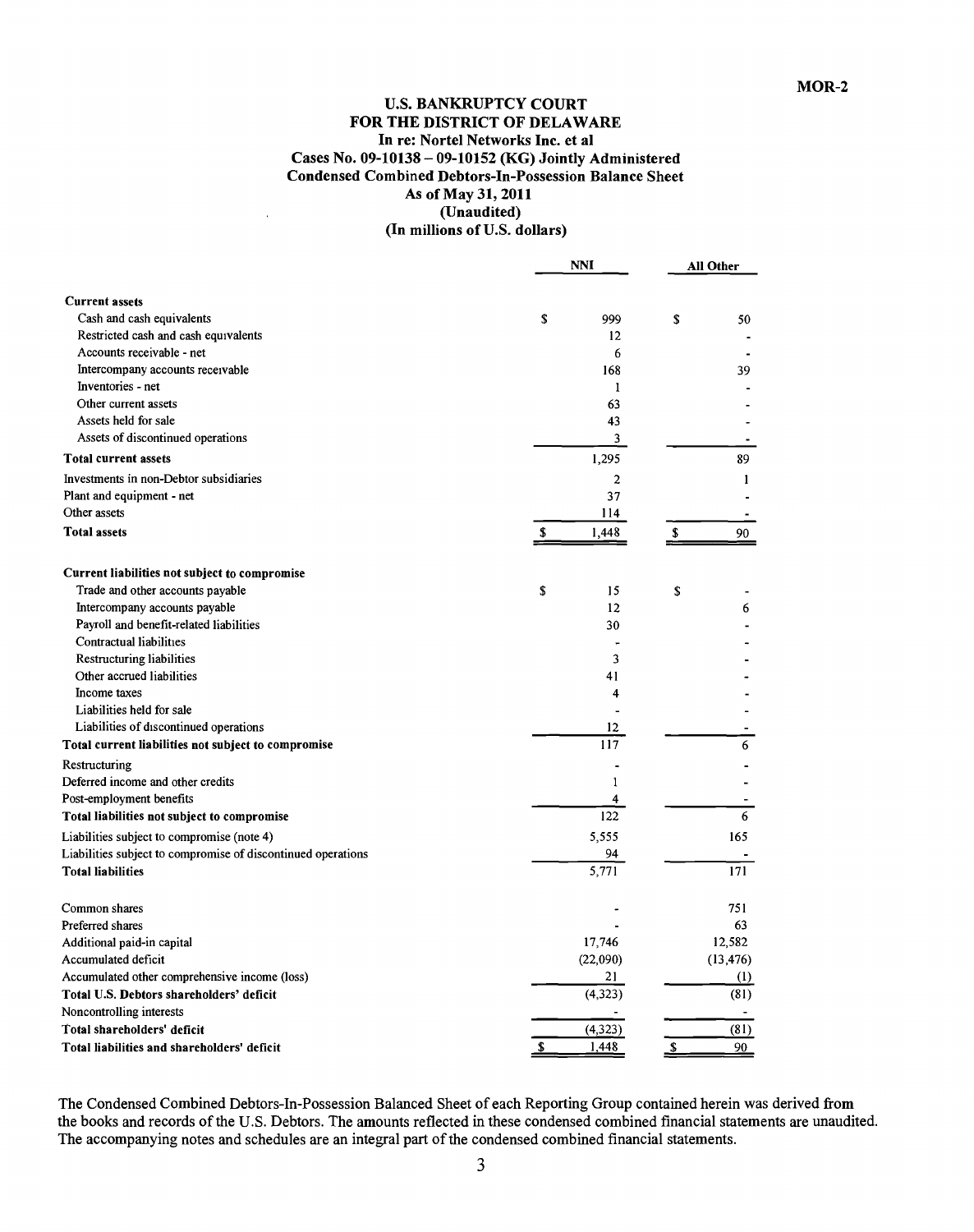# **U.S. BANKRUPTCY COURT FOR THE DISTRICT OF DELAWARE** In re: Nortel Networks Inc. et al Cases No. **09-10138 - 09-10152** (KG) Jointly Administered Condensed Combined Debtors-In-Possession Statement of Cash Flows Reporting Period: May **1,** 2011 through May **31,** 2011 (Unaudited)

**(In millions of U.S. dollars)**

|                                                                                                  | <b>NNI</b> |                | All Other |
|--------------------------------------------------------------------------------------------------|------------|----------------|-----------|
| Cash flows from (used in) operating activities                                                   |            |                |           |
| Net earnings (loss) attributable to U.S. Debtors                                                 | \$         | (6)            | \$        |
| Net loss (earnings) from discontinued operations - net of tax                                    |            |                |           |
| Adjustments to reconcile net loss from continuing operations to net cash from                    |            |                |           |
| (used in) operating activities, net of effects from acquisitions and divestitures of businesses: |            |                |           |
| Amortization and depreciation                                                                    |            | $\mathbf{2}$   |           |
| Equity in net earnings of associated companies                                                   |            |                |           |
| Pension and other accruals                                                                       |            | 1              |           |
| Loss on sales and write downs of investments, businesses and assets - net                        |            | 1              |           |
| Reorganization items - non cash                                                                  |            | (2)            |           |
| Other - net                                                                                      |            |                |           |
| Change in operating assets and liabilities                                                       |            | 1              |           |
| Net cash from (used in) operating activities - continuing operations                             |            | (3)            |           |
| Net cash from (used in) operating activities - discontinued operations                           |            |                |           |
| Net cash from (used in) operating activities                                                     |            | (3)            |           |
| Cash flows from (used in) investing activities                                                   |            |                |           |
| Change in restricted cash and cash equivalents                                                   |            | 1              |           |
| Proceeds from the sales of investments and businesses and assets - net                           |            | 6              |           |
| Net cash from (used in) investing activities - continuing operations                             |            | $\overline{7}$ |           |
| Net cash from (used in) investing activities - discontinued operations                           |            |                |           |
| Net cash from (used in) investing activities                                                     |            | 7              |           |
| Cash flows from (used in) financing activities                                                   |            |                |           |
| Net cash from (used in) financing activities - continuing operations                             |            |                |           |
| Net cash from (used in) financing activities - discontinued operations                           |            |                |           |
| Net cash from (used in) financing activities                                                     |            |                |           |
| Effect of foreign exchange rate changes on cash and cash equivalents                             |            |                |           |
| Net cash from (used in) continuing operations                                                    |            |                |           |
| Net cash from (used in) discontinued operations                                                  |            |                |           |
| Net increase (decrease) in cash and cash equivalents                                             |            | 4              |           |
| Cash and cash equivalents at beginning of the period (May 1, 2011)                               |            | 995            | 50        |
| Cash and cash equivalents of continuing operations at end of the period (May 31, 2011)           | S.         | 999            | 50<br>S   |

The Condensed Combined Debtors-In-Possession Statement of Cash Flows of each Reporting Group contained herein was derived from the books and records of the U.S. Debtors. The amounts reflected in these condensed combined financial statements are unaudited. The accompanying notes and schedules are an integral part of the condensed combined financial statements.

÷,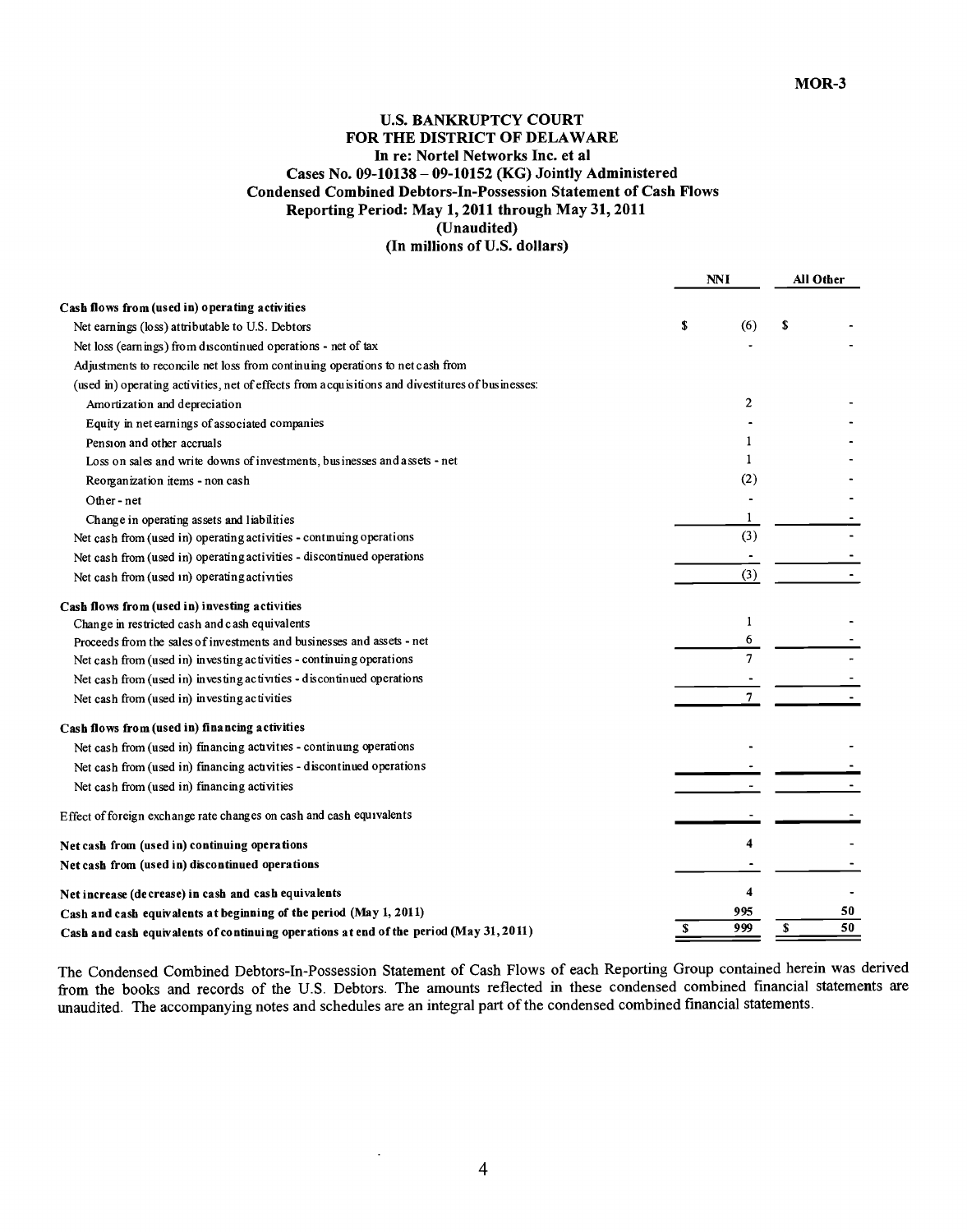#### **NORTEL NETWORKS INC. et al (DEBTORS-IN-POSSESSION) NOTES TO MONTHLY OPERATING REPORT No. 28 (UNAUDITED) (In millions of U.S. dollars)**

#### **1. Reservation of Rights:**

Nothing contained in this Monthly Operating Report shall constitute a waiver of any of the rights of the Debtors (as defined herein) or an admission with respect to their Chapter 11 Proceedings (as defined herein), including, but not limited to, matters involving objections to claims, substantive consolidation, equitable subordination, defenses, ultimate allocation of proceeds from sales among debtor estates, characterization or re-characterization of contracts, assumption or rejection of contracts under the provisions of chapter **3** of title **I11** of the United States Code ("Bankruptcy Code") and/or causes of action under the provisions of chapter **5** of the Bankruptcy Code or any other relevant applicable laws to recover assets or avoid transfers.

#### 2. Background **and Organization:**

Prior to Nortel's significant business divestitures, Nortel Networks Corporation **("NNC")** and its subsidiaries (collectively "Nortel"), including the **U.S.** Debtors (as defined below), was a global supplier of end-to-end networking products and solutions serving both service providers and enterprise customers. Nortel's technologies spanned access and core networks and supported multimedia and business-critical applications. Nortel's networking solutions consisted of hardware, software and services. Nortel designed, developed, engineered, marketed, sold, licensed, installed, serviced and supported these networking solutions worldwide.

*Creditor Protection Proceedings* **-** On January 14, **2009** ("Petition Date"), Nortel Networks Inc. ("NMI"), Nortel Networks Capital Corporation **("NNCC")** and certain other of Nortel's **U.S.** subsidiaries, initiated Creditor Protection Proceedings in the **U.S.** Bankruptcy Court for the District of Delaware **("U.S.** Court") under the Bankruptcy Code ("Chapter **11** Proceedings"), several of our Canadian affiliates ("Canadian Debtors"), including our ultimate parent company, **NNC,** initiated Creditor Protection Proceedings in Canada at the Ontario Superior Court of Justice ("Canadian Court") under the Companies' Creditors Arrangement Act **("CCAA"),** and several of our affiliates in Europe, Middle East and Africa **("EMEA") ("EMEA** Debtors") initiated Creditor Protection Proceedings in the United Kingdom under the Insolvency Act **1986** and, subsequently, in Israel, followed **by** secondary proceedings in France. On July 14, **2009,** Nortel Networks **(CALA)** Inc. ("NNCI"), an affiliate of **NMI,** initiated Chapter **11I** Proceedings. On July **17, 2009,** the **U.S.** Court entered an order that provided for the joint administration of NNCI's case with the pre-existing cases of the other **U.S.** Debtors. As a result, **NNCI** is included as a Debtor in the financial statements herein Collectively, all entities under the Creditor Protection Proceedings are referred to as the "Debtors". Those entities operating in Chapter 11 Proceedings are referred to as the "Debtors in Possession" or the **"U.S.** Debtors." During the Creditor Protection Proceedings, the businesses of the Debtors continue to operate under the jurisdictions and orders of the applicable courts and in accordance with applicable legislation.

As of May **3 1, 2011,** the **U.S.** Debtors consisted of the following entities:

| U.S. Debtors                                           | Case no. |
|--------------------------------------------------------|----------|
| Nortel Networks Inc.                                   | 09-10138 |
| Nortel Networks Capital Corporation                    | 09-10139 |
| Nortel Networks International, Inc.                    | 09-10150 |
| Nortel AltSystems, Inc.                                | 09-10140 |
| Nortel AltSystems International, Inc.                  | 09-10141 |
| Architel Systems (U.S.) Corporation                    | 09-10149 |
| CoreTek, Inc.                                          | 09-10145 |
| Nortel Networks Applications Management Solutions Inc. | 09-10146 |
| Nortel Networks Cable Solutions Inc.                   | 09-10152 |
| Nortel Networks Optical Components Inc.                | 09-10147 |
| Nortel Networks HPOCS Inc.                             | 09-10148 |
| Northern Telecom International Inc.                    | 09-10151 |
| <b>Qtera Corporation</b>                               | 09-10144 |
| Sonoma Systems                                         | 09-10143 |
| Xros, Inc.                                             | 09-10142 |
| Nortel Networks (CALA) Inc.                            | 09-12515 |

Under the Bankruptcy Code, the **U.S.** Debtors may assume, assume and assign, or reject certain executory contracts including unexpired leases, subject to the approval of the **U.S.** Court and certain other conditions.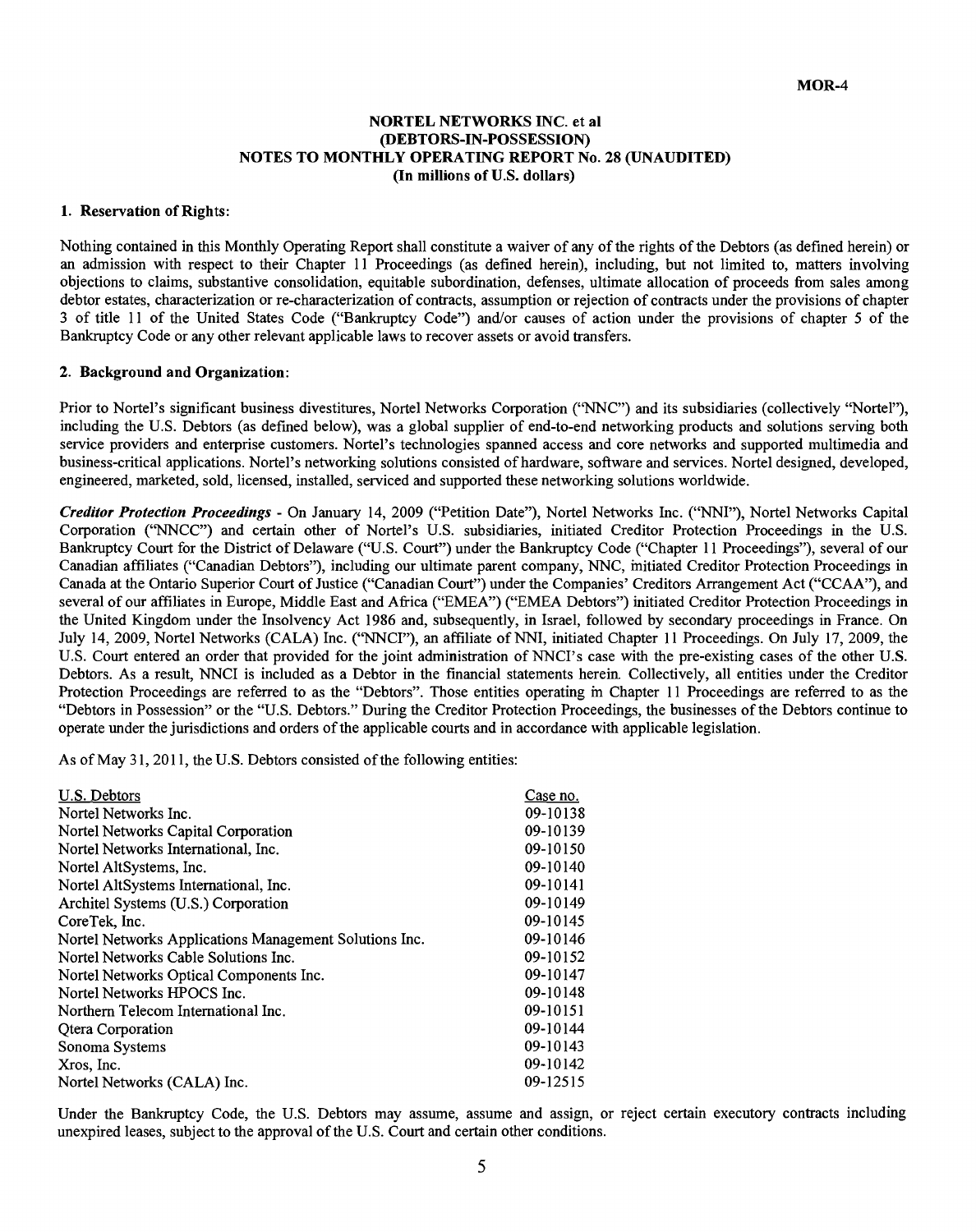The accompanying unaudited condensed combined financial statements do not include the effects of all current or future claims relating to the Creditor Protection Proceedings. Certain claims filed may have priority over those of the **U.S.** Debtors' unsecured creditors. The Debtors are reviewing all claims filed and have commenced the claims reconciliation process. Differences between claim amounts determined **by** the Debtors and claim amounts filed **by** creditors will be investigated and resolved pursuant to a claims resolution process approved **by** the relevant court or, if necessary, the relevant court will make a final determination as to the amount, nature and validity of claims. Certain claims that have been filed may be duplicative (particularly given the multiple jurisdictions involved in the Creditor Protection Proceedings), based on contingencies that have not occurred, or may be otherwise overstated, and would therefore be subject to revision or disallowance. The settlement of claims cannot be finalized until the relevant creditors and courts approve a plan. In light of the number of creditors of the Debtors, the claims resolution process may take considerable time to complete.

For further information on matters preceding the filing of this Monthly Operating Report, users should refer to prior Monthly Operating Reports. Users are also referred to the Bankruptcy Court docket for these Chapter **11I** Proceedings.

## **3.** Basis of Presentation:

The financial statements contained herein were not intended to reconcile to any financial statements otherwise prepared or distributed **by** the Debtors or any of the Debtors' affiliates. Significant efforts have been put forth to attribute the assets and liabilities to the proper legal entity. However, because the Debtors' accounting systems, policies, and practices were developed with a view to producing consolidated reporting, rather than **by** legal entity, it is possible that not all assets or liabilities have been recorded at the correct legal entity. Accordingly, the Debtors reserve all rights to supplement or amend any financial statements contained in this Monthly Operating Report.

The Monthly Operating Report is limited in scope, covers a limited time period, and has been prepared solely for the purpose of complying with the monthly reporting requirements of the Bankruptcy Court and the United States Trustee. The information presented herein has not been subject to all procedures that would typically be applied to financial information presented in accordance with **U.S.** Generally Accepted Accounting Principles **("U.S. GAAP").** Therefore, the Debtors caution readers not to place undue reliance upon the information contained in this Monthly Operating Report. The results of operations herein are not necessarily indicative of results which may be expected from any other period or for the full year and may not necessarily reflect the combined results of operations, financial position and cash flows of **U.S.** Debtors in the future.

As part of their operations and restructuring efforts, the Debtors are reviewing their assets and liabilities on an ongoing basis, including without limitation with respect to intercompany claims and obligations, and nothing contained in this Monthly Operating Report shall constitute a waiver of any of the Debtors' rights with respect to such assets, liabilities, claims and obligations that may exist.

The financial statements contained herein represent the unaudited condensed combined financial statements for the **U.S** Debtors only. The **U.S.** Debtors' non-Debtor subsidiaries are treated as non-consolidated subsidiaries in these financial statements and as such their net loss is included as "Equity in net eamnings (loss) from non-Debtor subsidiaries **-** net of tax" in the statement of operations and their net assets are included as "Investments in non-Debtor subsidiaries" in the balance sheet. The **U.S.** Debtors' financial statements contained herein have been prepared in accordance with the guidance in Financial Accounting Standards Board Accounting Standards Codification **852** "Reorganizations".

The unaudited condensed combined financial statements have been derived from the books and records of the **U.S.** Debtors. The presentation combines the **U.S.** Debtors into two Reporting Groups (the Reporting Groups have now been combined into two groups from three) consistent with the companies' ownership structure with consideration to its status as operating or non-operating and activities as follows:

**\* NNI** Reporting Group: Nortel Networks Inc. and its **U.S.** Debtor subsidiaries Nortel Networks Capital Corporation, Nortel Networks Cable Solutions Inc., Nortel Networks International, Inc., Nortel Networks Optical Components Inc., Nortel Networks **HPOCS** Inc., Nortel Networks **(CALA)** Inc., Northern Telecom International Inc. and Qtera Corporation; and

**\* All Other** Reporting Group: Nortel AltSystems, Inc., Nortel AltSystems International, Inc., Architel Systems **(U.S.)** Corporation, CoreTek, Inc., Nortel Networks Applications Management Solutions, Inc., Sonoma Systems and Xros Inc.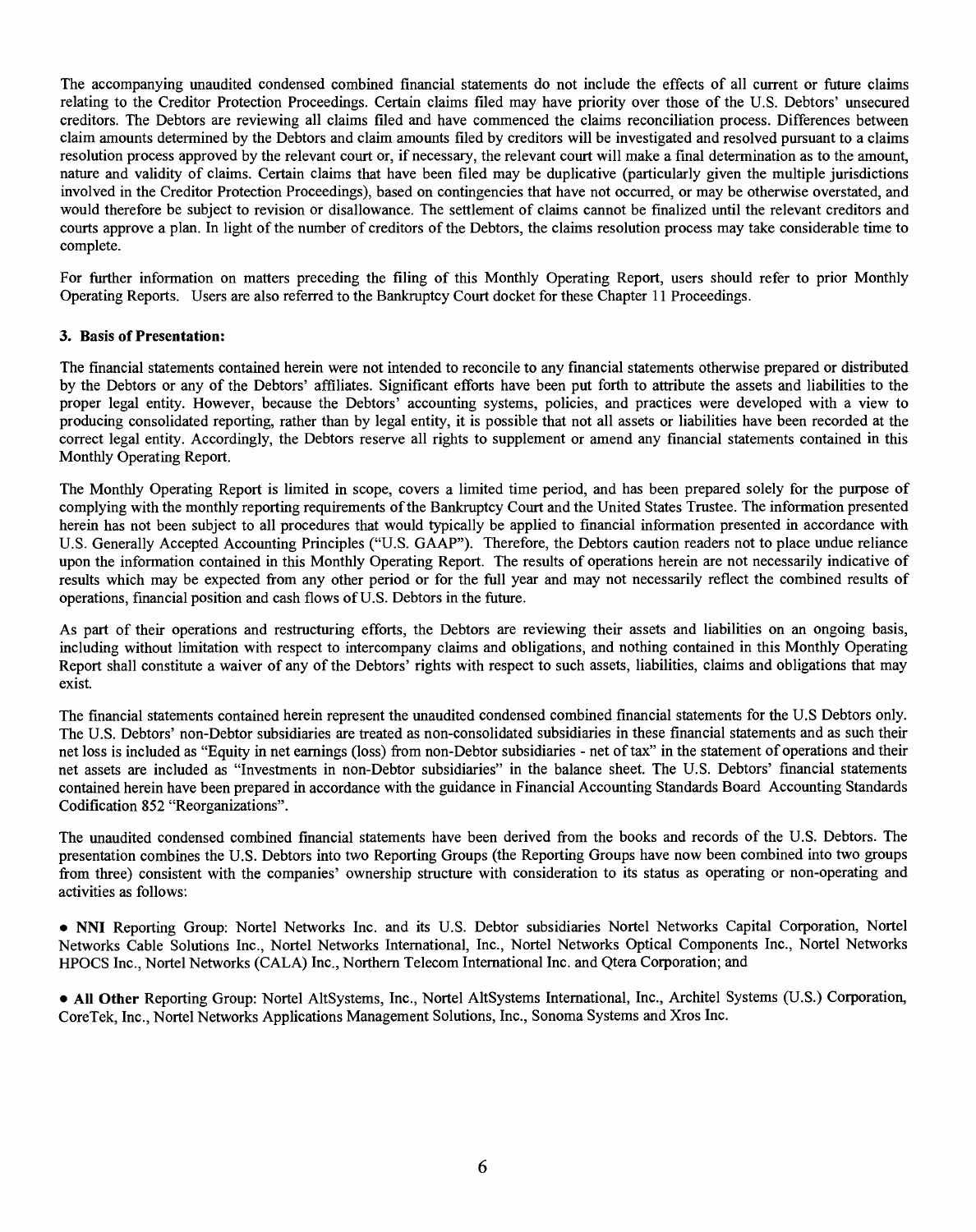# 4. Liabilities Subject to Compromise:

 $\tilde{\mathbf{z}}$ 

The following tables set forth the **U.S.** Debtors' estimated liabilities subject to compromise as of May **31, 2011:**

|                                                | <b>NNI</b> |       | <b>All Other</b> |     |
|------------------------------------------------|------------|-------|------------------|-----|
|                                                |            |       |                  |     |
| Trade and other accounts payable               | \$         | 172   | S                |     |
| Accounts payable intercompany                  |            | 354   |                  | 38  |
| Restructuring liabilities                      |            | 134   |                  |     |
| Contingent Irability for NNI's debt guarantee  |            | 3.936 |                  |     |
| Long-term debt                                 |            | 179   |                  |     |
| <b>Financial obligations</b>                   |            | 40    |                  |     |
| Pension obligations                            |            | 438   |                  |     |
| Postretirement obligations other than pensions |            | 266   |                  |     |
| Notes and interest payable intercompany        |            |       |                  | 127 |
| Other                                          |            | 36    |                  |     |
| Total liabilities subject to compromise        |            | 5,555 |                  | 165 |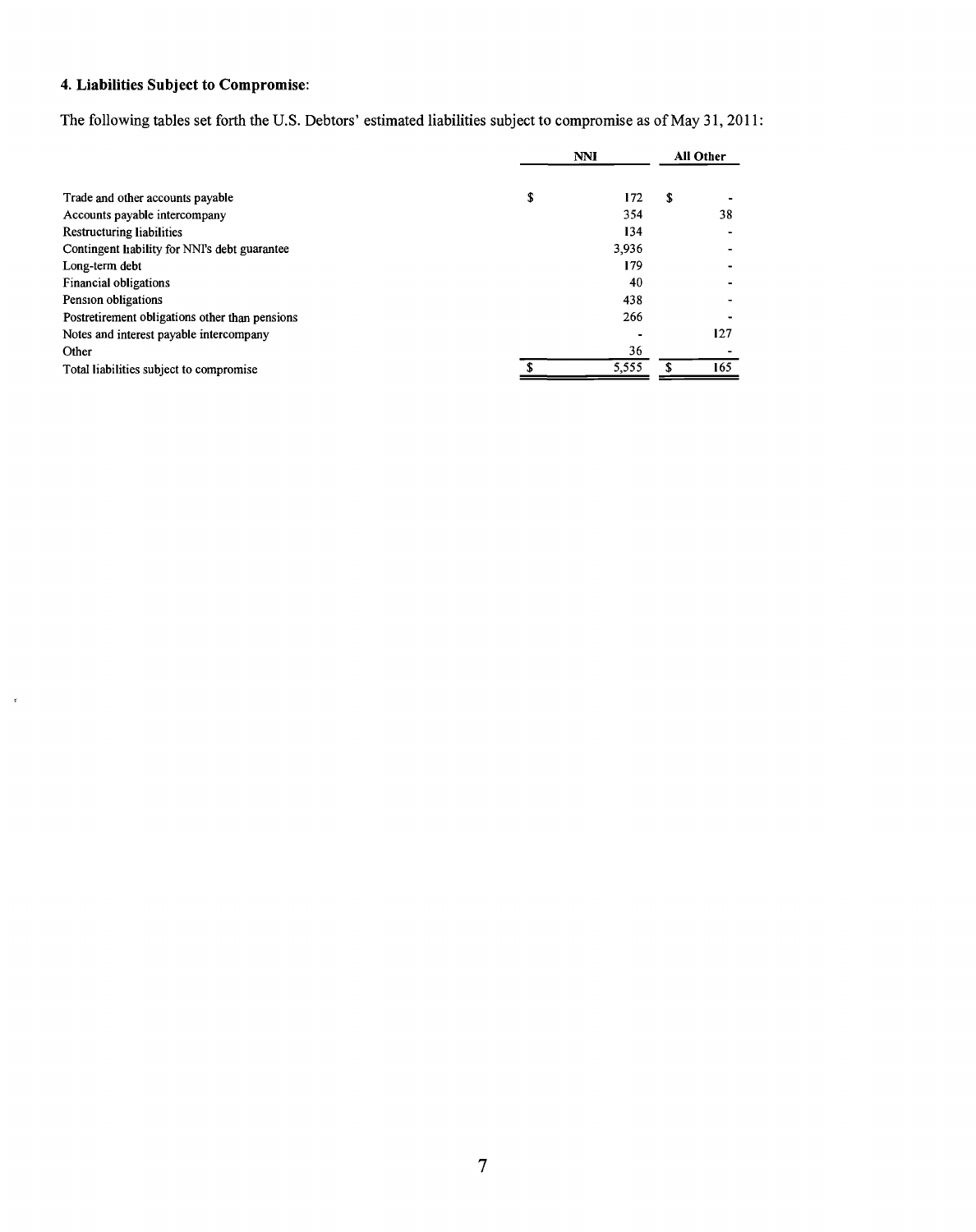## **U.S. BANKRUPTCY COURT FOR THE DISTRICT OF DELAWARE** In re: Nortel Networks Inc. et al Cases No. **09-10138 - 09-10152** (KG) Jointly Administered Schedule of Cash Disbursements **by** Petitioning Entity Reporting Period: May **1,** 2011 through May **31,** 2011 (Unaudited) **(In millions of U.S. dollars)**

| In re: Nortel Networks Inc. et al                       | Case H   | <b>Payments</b> |
|---------------------------------------------------------|----------|-----------------|
| Nortel Networks Inc. <sup>(1)</sup>                     | 09-10138 | \$<br>18        |
| Nortel Networks Capital Corporation                     | 09-10139 |                 |
| Nortel AltSystems, Inc.                                 | 09-10140 |                 |
| Nortel AltSystems International, Inc.                   | 09-10141 |                 |
| Xros Inc.                                               | 09-10142 |                 |
| Sonoma Systems                                          | 09-10143 |                 |
| <b>Qtera Corporation</b>                                | 09-10144 |                 |
| Coretek, Inc.                                           | 09-10145 |                 |
| Nortel Networks Applications Management Solutions, Inc. | 09-10146 |                 |
| Nortel Networks Optical Components Inc                  | 09-10147 |                 |
| Nortel Networks HPOCS Inc.                              | 09-10148 |                 |
| Architel Systems (U.S.) Corporation                     | 09-10149 |                 |
| Nortel Networks International, Inc.                     | 09-10150 |                 |
| Northern Telecom International Inc.                     | 09-10151 |                 |
| Nortel Networks Cable Solutions Inc.                    | 09-10152 |                 |
| Nortel Networks (CALA) Inc.                             | 09-12515 |                 |
| <b>Total Payments</b>                                   |          | 18              |

**(1) NNI** is the centralized disbursement entity for multiple **U.S.** Debtors and non-Debtors and accordingly makes payments, both **by** wire and checks, for multiple **U.S.** Debtors and non-Debtors. Individual **U.S.** Debtor disbursements have been separated from **NNI** and listed under specific individual **U S** Debtors However, disbursements made for the benefit of NNI as well as other U.S. Debtors and/or non-Debtors are still consolidated with NNI for financial reporting purposes.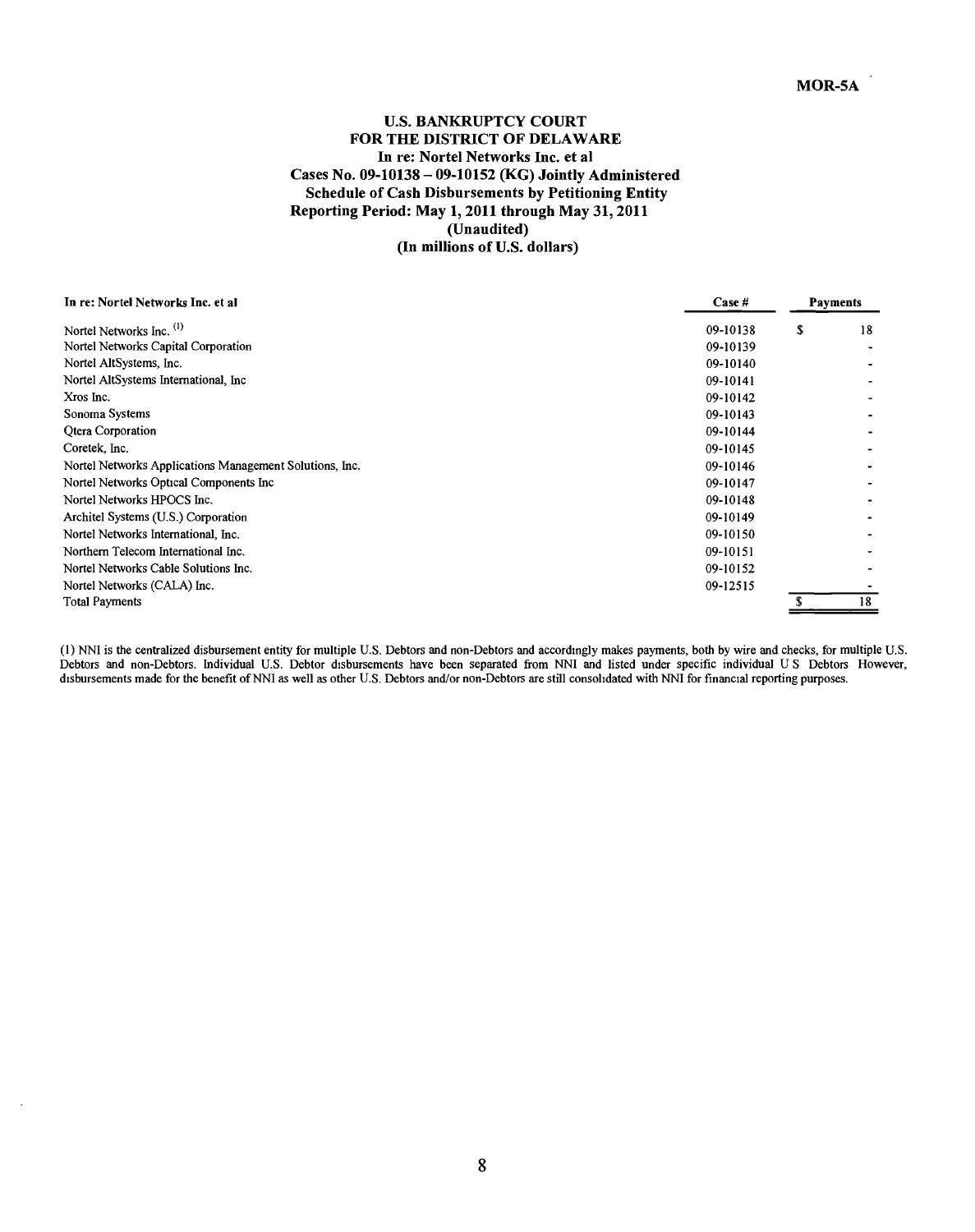## **U.S. BANKRUPTCY COURT FOR THE DISTRICT OF DELAWARE In re: Nortel Networks Inc. et al Cases No. 09-10138 - 09-10152 (KG) Jointly Administered Existing Bank Account Information Reporting Period: May 1, 2011 through May 31, 2011 (Unaudited)**

**(In millions of U.S. dollars)**

| <b>Legal Entity</b>                 | Bank                              | <b>Account Type</b>                      | Lockbox/Account   | Bank Balance   |
|-------------------------------------|-----------------------------------|------------------------------------------|-------------------|----------------|
| Nortel Networks Inc.                | <b>Bank of America</b>            | Receipts                                 | 3750819519        |                |
| Nortel Networks Inc.                | <b>Bank of America</b>            | Receipts                                 | 3750886432        |                |
| Nortel Networks Inc.                | <b>Bank of America</b>            | Lockbox (Receipts)                       | Box 3985          |                |
| Nortel Networks Inc                 | <b>Bank of America</b>            | Pavroll                                  | 0101183623        |                |
| Nortel Networks Inc.                | Bank of America                   | Health & Weltare I rust                  | 7206010001650     |                |
| Nortel Networks Inc.                | Citibank NA                       | Main Concentration                       | 30463444          | 26             |
| Nortel Networks Inc.                | Citibank NA                       | Receipts                                 | 30508403          | $\overline{c}$ |
| Nortel Networks Inc.                | Citibank NA                       | Lockbox (Receipts)                       | Box 2937          |                |
| Nortel Networks Inc.                | Citibank NA                       | Disbursement (EVS)                       | 30509086          |                |
| Nortel Networks Inc.                | Citibank NA                       | Disbursement (AP)                        | 30580851          | 5              |
| Nortel Networks Inc.                | Citibank NA                       | Receipts (Credit Card)                   | 30509078          |                |
| Nortel Networks Inc.                | Citibank NA                       | <b>CDMA Good Faith Deposit</b>           | 40773075          |                |
| Nortel Networks Inc.                | Citibank NA                       | <b>Flexible Benefits</b>                 | 30614505          |                |
| Nortel Networks Inc.                | Citibank NA                       | <b>Good Faith Deposits</b>               | 30810143          |                |
| Nortel Networks Inc.                | Citibank NA                       | Good Faith Deposits                      | 30812798          |                |
| Nortel Networks Inc.                | Citibank NA                       | <b>Flextronics Trust</b>                 | 30807059          |                |
| Nortel Networks Inc.                | Citibank Delaware                 | Disbursement (Sales & Use Tax)           | 38660426          |                |
| Nortel Networks Inc.                | Citibank Delaware                 | Disbursement (EVS)                       | 38659062          | $\mathbf{1}$   |
| Nortel Networks Inc.                | Citibank Delaware                 | Checking                                 | 38696453          | $\mathbf{1}$   |
| Nortel Networks Inc.                | Citibank Delaware                 | Benefits-Cigna Travel Well               | 38659097          | $\mathbf{1}$   |
| Nortel Networks Inc.                | Citibank Delaware                 | Benefits-US-Cigna Expat                  | 38659089          |                |
| Nortel Networks Inc.                | Citibank Delaware                 | Utilities Order                          | 38794977          | $\mathbf{1}$   |
| Nortel Networks Inc.                | Citibank Canada                   | Disbursement (AP)                        | 2010621007        | $\mathbf{1}$   |
| Nortel Networks Inc.                | JP Morgan Chase                   | General                                  | 887400521         |                |
| Nortel Networks Inc.                | JP Morgan Chase                   | Money Market Deposit Acct '-'            | 887400539         | 807            |
| Nortel Networks Inc.                | JP Morgan Chase                   | <b>Flextronics Trust</b>                 | 887400562         | 11             |
|                                     | JP Morgan Chase                   | General                                  | 887400570         | ÷              |
| Nortel Networks Inc.                |                                   | <b>Brokerage</b>                         | 400519            |                |
| Nortel Networks Inc.                | Deutsche Bank<br>Morgan Stanley   | <b>Brokerage</b>                         | 293 058697 502    |                |
| Nortel Networks Inc.                | <b>Banc of America Securities</b> | Investment $'$                           | 275783-22453989   | 55             |
| Nortel Networks Inc.                | The Reserve                       | Investment                               | 703-29-420        |                |
| Nortel Networks Inc.                |                                   | General                                  | 10201006-50041181 |                |
| Nortel Networks Inc.                | K&H Bank                          |                                          | 10200971-60061049 |                |
| Nortel Networks Inc.                | K&H Bank                          | General<br>General                       | 100827506         | $\mathbf{1}$   |
| Nortel Networks Inc.                | Citibank Egypt                    |                                          | 100827018         | $\mathbf{1}$   |
| Nortel Networks Inc                 | Citibank Egypt                    | General<br>General                       | 150021006         |                |
| Nortel Networks Inc.                | Citibank Tunis                    |                                          | 150021014         |                |
| Nortel Networks Inc.                | Citibank Tunis                    | General                                  | 150021022         |                |
| Nortel Networks Inc.                | Citibank Tunis                    | General<br>General                       | 100056011         |                |
| Nortel Networks Inc.                | Citibank Tunis                    |                                          | 887401404         | 50             |
| Nortel Altsystems, Inc.             | JP Morgan Chase                   | General                                  | 30508438          |                |
| Nortel Networks Capital Corp.       | Citibank NA                       | General                                  |                   | $\mathbf{2}$   |
| Nortel Networks Capital Corp.       | <b>Banc of America Securities</b> | Investment <sup>(1)</sup>                | 383752-22352662   |                |
| Nortel Networks International, Inc. | <b>Bank of America</b>            | General                                  | 6059-60258-010    | 5              |
| Nortel Networks International, Inc. | Citibank Dubai                    | General                                  | 10100262002       | 20             |
| Nortel Networks (CALA) Inc.         | Citibank NA                       | General                                  | 30635672          |                |
| Nortel Networks (CALA) Inc.         | Citibank Delaware                 | Disbursement (AP)                        | 38746828          |                |
| Nortel Networks (CALA) Inc          | JP Morgan Chase                   | General                                  | 887400547         |                |
| Nortel Networks (CALA) Inc          | JP Morgan Chase                   | Money Market Deposit Acct <sup>(2)</sup> | 887400554         | 58             |
| Nortel Networks (CALA) Inc.         | Citibank Montevideo               | General                                  | 0055067007        | 1              |
| Nortel Networks (CALA) Inc.         | Citibank Montevideo               | General                                  | 0055067619        |                |
| Nortel Networks (CALA) Inc.         | Citibank Port of Spain            | General                                  | 0106586004        |                |
| Nortel Networks (CALA) Inc.         | Citibank Trinidad & Tobago        | General                                  | 0109869015        |                |
| Nortel Networks (CALA) Inc.         | Citibank Puerto Rico              | General                                  | 0301085028        | 1              |
|                                     |                                   |                                          |                   | 1,050<br>उ     |

**(1)** Reflects investments in money market funds via Banc of America Securities brokerage account. As of May **31, U.S** Debtors hold investments in Federated Treasury Obligations **68,** Fidelity Treasury **695,** BlackRock T Fund **60,** JPMorgan **U S** Treasury Plus Mmkt **3918** and Treasury-Agency Cash Management **521.** On July **16,** 2010, the **U.S** Debtors received court approval to deposit funds in money market funds that invest primarily in **U.S** Treasury Bills and **U S.** Treasury notes owned directly or through repurchase

agreements to a maximum aggregate amount of *\$75.* (2) Reflects deposits in a **JP** Morgan account which is collateralized with **U S.** Treasury securities up to **115%** of the amount deposited

Formal reconciliations between the **U.S.** Debtors' bank balances and the general ledger are prepared and reviewed quarterly in accordance with the **U.S.** Debtors' established guidelines.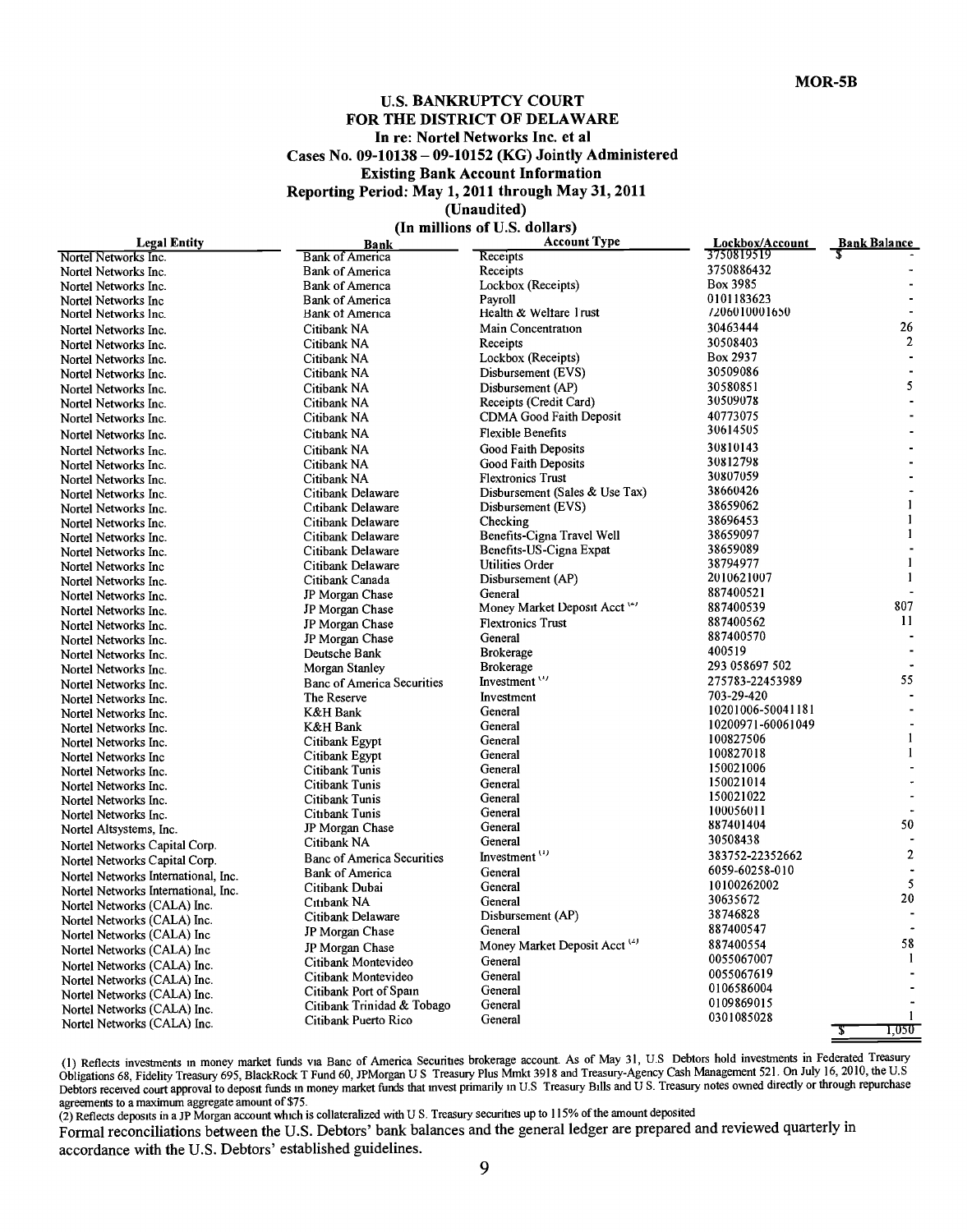## **U.S. BANKRUPTCY COURT FOR THE DISTRICT OF DELAWARE** In re: Nortel Networks Inc. et al Cases No. **09-10138 - 09-10152** (KG) Jointly Administered Changes in Balances with Debtors and Non-Debtors Reporting Period: May **1,** 2011 through May **31,** 2011 (Unaudited) **(In millions of U.S. dollars)**

| In re: Nortel Networks Inc. et al.                      | Case #   | Increase / (Decrease) |   |
|---------------------------------------------------------|----------|-----------------------|---|
| Nortel Networks Inc.                                    | 09-10138 | \$                    | 6 |
| Nortel Networks Capital Corporation                     | 09-10139 |                       |   |
| Nortel AltSystems, Inc.                                 | 09-10140 |                       |   |
| Nortel AltSystems International, Inc.                   | 09-10141 |                       |   |
| Xros, Inc.                                              | 09-10142 |                       |   |
| Sonoma Systems                                          | 09-10143 |                       |   |
| <b>Qtera Corporation</b>                                | 09-10144 |                       |   |
| CoreTek, Inc.                                           | 09-10145 |                       |   |
| Nortel Networks Applications Management Solutions, Inc. | 09-10146 |                       |   |
| Nortel Networks Optical Components Inc.                 | 09-10147 |                       |   |
| Nortel Networks HPOCS Inc.                              | 09-10148 |                       |   |
| Architel Systems (U.S.) Corporation                     | 09-10149 |                       |   |
| Nortel Networks International, Inc.                     | 09-10150 |                       |   |
| Northern Telecom International Inc.                     | 09-10151 |                       |   |
| Nortel Networks Cable Solutions Inc.                    | 09-10152 |                       |   |
| Nortel Networks (CALA) Inc.                             | 09-12515 |                       |   |
| Net Intercompany Change <sup>(1)</sup>                  |          |                       | 6 |

**(1)** The Changes in Balances with Debtors and Non-Debtors exclude discontinued operations transactions. The amounts are presented gross and exclude provision amounts.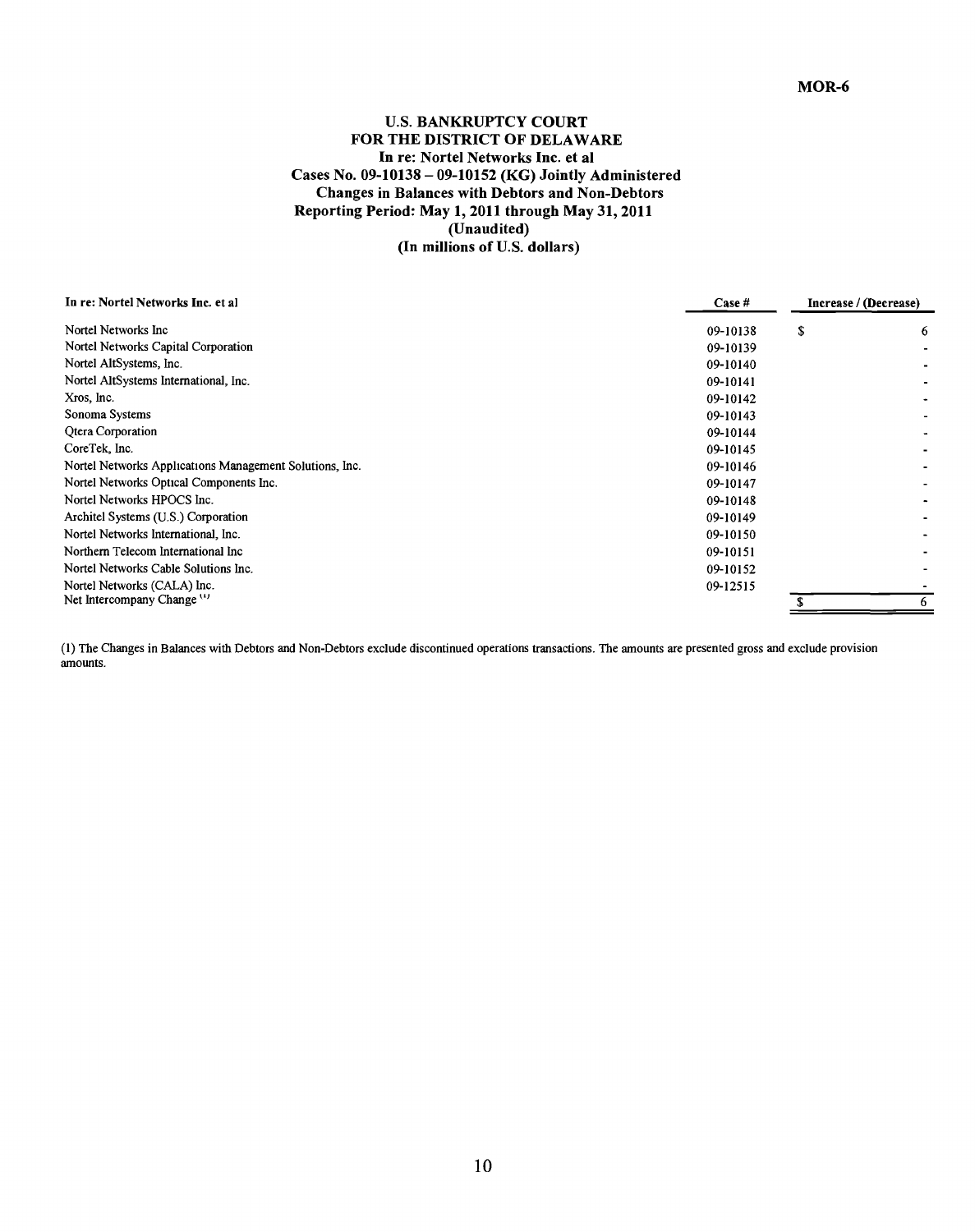## **U.S. BANKRUPTCY COURT FOR THE DISTRICT OF DELAWARE** In re: Nortel Networks Inc. et al Cases No. **09-10138 - 09-10152 (KG) Jointly Administered** Status of Post-Petition Taxes Reporting Period: May **31,** 2011 (Unaudited)

**1,** John **J.** Ray **111,** Principal Officer of each of the **U.S.** Debtors, attest under penalty of perjury and to the best of my knowledge, information and belief, all post-petition federal, state and local taxes of each of the **U.S.** Debtors are current as of May **31,** 2011 in all material respects.

Fincipal Officer of each of the U.S. Debtors June 30, 2011 John J